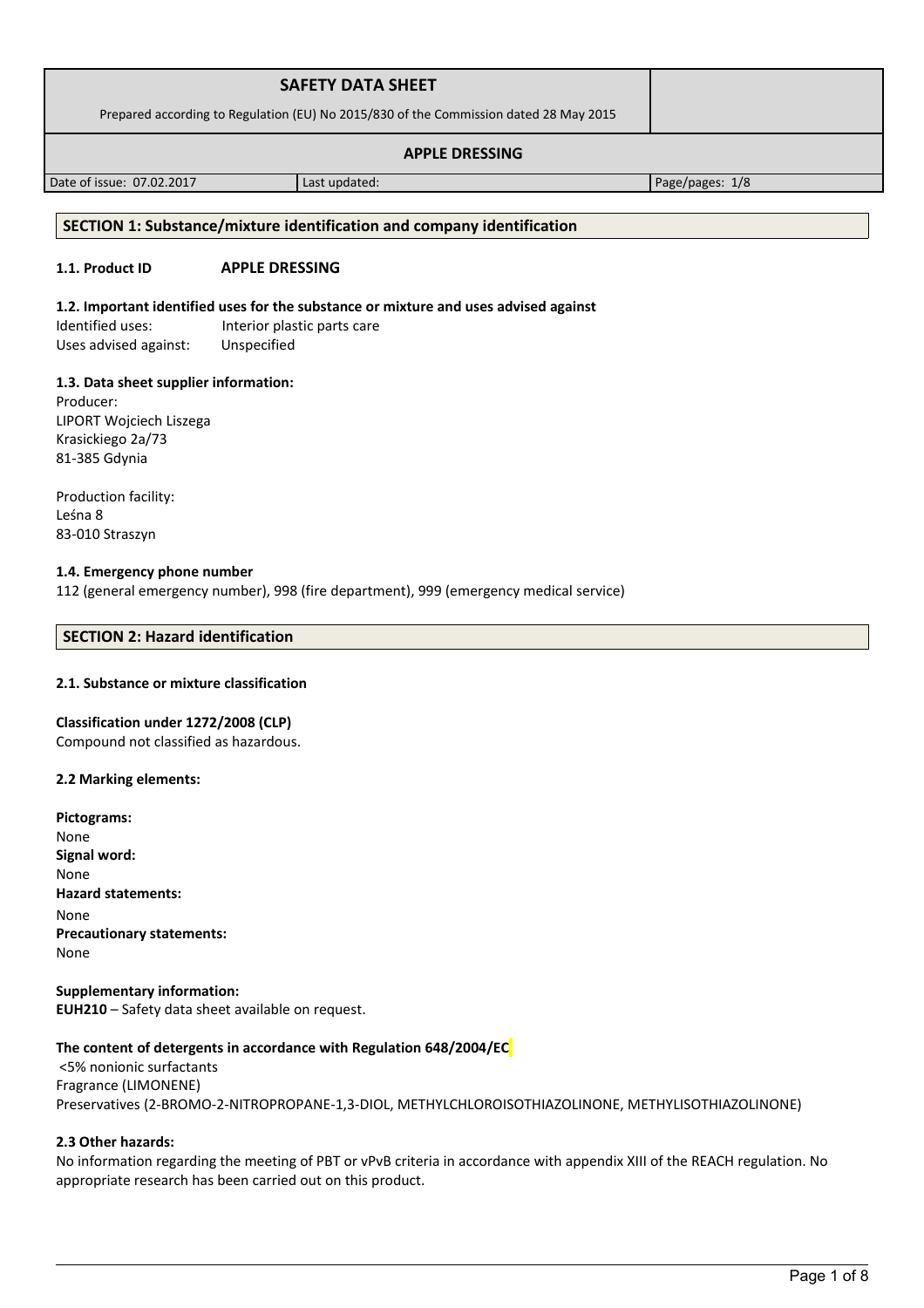| <b>SAFETY DATA SHEET</b>                                                              |  |
|---------------------------------------------------------------------------------------|--|
| Prepared according to Regulation (EU) No 2015/830 of the Commission dated 28 May 2015 |  |
| <b>APPLE DRESSING</b>                                                                 |  |

Date of issue: 07.02.2017 Last updated: Page/pages: 2/8

# **SECTION 3: Composition/component information**

# **3.1. Substances**

Not applicable

# **3.2. Mixtures**

Dangerous components:

|                                                                                                                                                                                               |                 | <b>CLP classification</b>    |                                |
|-----------------------------------------------------------------------------------------------------------------------------------------------------------------------------------------------|-----------------|------------------------------|--------------------------------|
| <b>Product ID</b>                                                                                                                                                                             | Quantity<br>[%] | <b>Hazard classification</b> | <b>Hazard statements codes</b> |
| Isotridecanol, ethoxylated<br>CAS number: 69011-36-5<br>$EC$ number: -<br>Index number: -<br>REACH registration number: the substance<br>is subject to the transitional period<br>regulations | $<$ 1           | Acute Tox. 4<br>Eye Dam. 1   | H302<br>H318                   |

The full meaning of hazard statements has been given in section 16.

### **SECTION 4: First aid measures**

### **4.1. Description of first aid measures**

### **Routes of exposure:**

Inhalation, ingestion, skin and eye contact.

### **Inhalation:**

Take the affected person out into fresh air. Place in a comfortable position. Ensure peace and protect against heat loss.

# Provide medical assistance if necessary.

### **Consumption:**

Rinse mouth with water, drink 2-3 cups of water, consult a doctor. Do not induce vomiting. If unconscious do not give anything by mouth.

Transport the affected person to hospital if necessary. Ensure peace, place in a lying position and protect against heat loss. **Eye contact:**

Remove any contact lenses if possible.

Flush with plenty of lukewarm water for 10–15 minutes with eyelids wide open. Place the upper eyelid on the lower eyelid from time to time. Cover the eyes with a compress.

Provide ophthalmologist assistance if necessary.

### **Skin contact:**

Take off the contaminated clothes and shoes.

Wash the contaminated skin with plenty of water and then with water containing mild soap.

Seek medical attention if skin irritation persists.

### **4.2. Most important symptoms and effects, both acute and delayed**

No further data available.

### **4.3. Indication of any immediate medical attention and special treatment needed**

The course of action is decided on by a medical doctor, based on an examination of the person affected.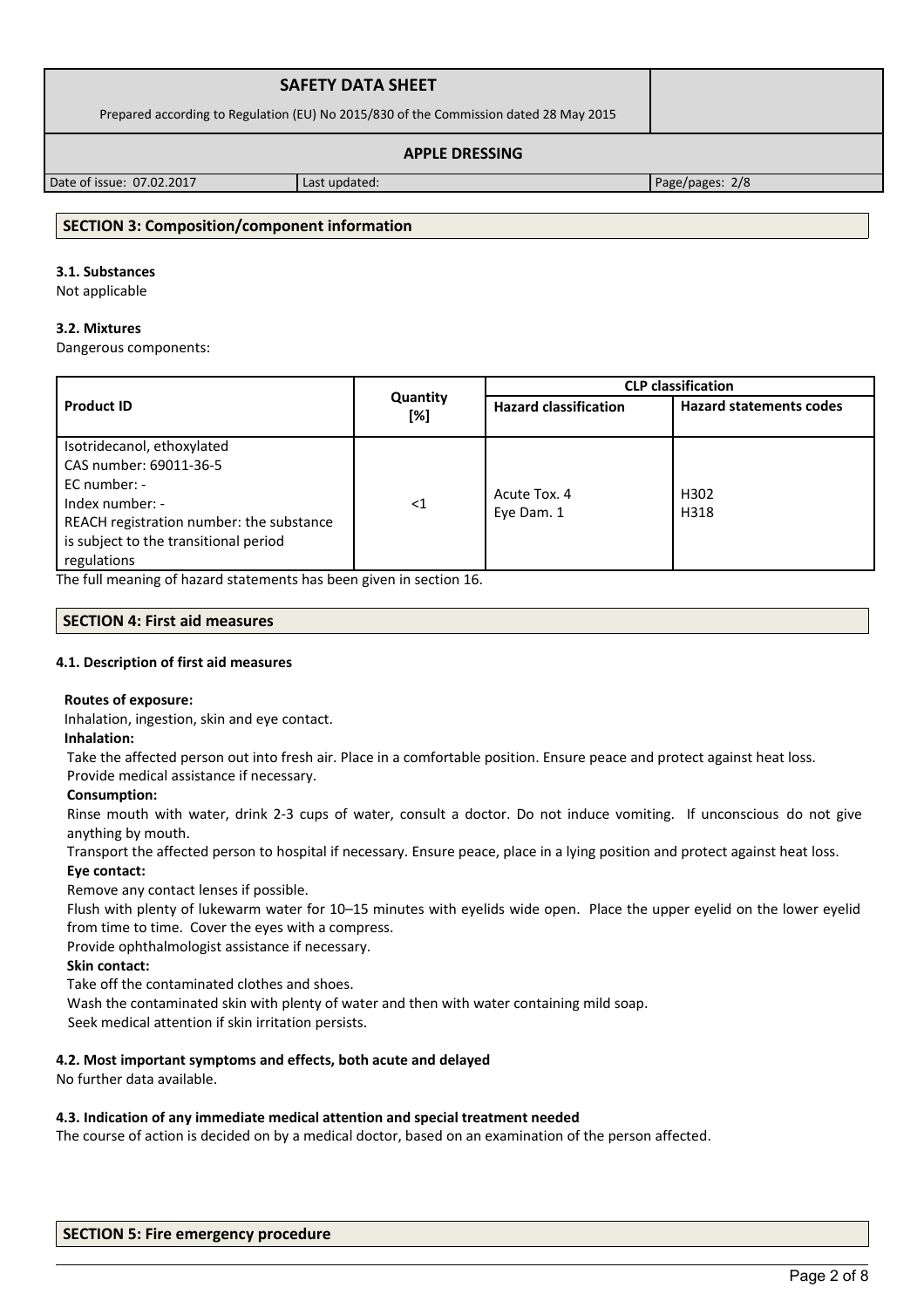| <b>SAFETY DATA SHEET</b><br>Prepared according to Regulation (EU) No 2015/830 of the Commission dated 28 May 2015 |               |                 |
|-------------------------------------------------------------------------------------------------------------------|---------------|-----------------|
| <b>APPLE DRESSING</b>                                                                                             |               |                 |
| Date of issue: 07.02.2017                                                                                         | Last updated: | Page/pages: 3/8 |

### **5.1. Extinguishing agents:**

**Suitable extinguishing agents:** alcohol-resistant foam or dry extinguishing agents, carbon dioxide extinguishers, sand, soil, water aerosol. Choose extinguishing agents based on the conditions of the environment. **Unsuitable extinguishing agents:** High volume water jet.

### **5.2. Special threats related to the substance or mixture**

In case of fire, high temperatures cause a release of hazardous decomposition products that contain carbon monoxides.

### **5.3. Information for the fire department**

Spray the containers located in the fire area with water, remove from the hazardous area if possible. In case of a fire in an enclosed environment, use protective clothing and compressed air breathing apparatus. Do not allow the extinguishing agents into ground waters, surface waters, or sewage systems.

### **SECTION 6: Measures regarding accidental release into the environment**

### **6.1. Individual safety measures, protective equipment and emergency procedures**

For persons other than emergency personnel: notify the appropriate authorities of the emergency. Remove any persons not participating in the containment procedures from the contamination area. For emergency personnel: Ensure proper ventilation, use individual safety measures.

**6.2. Environmental safety measures**

Prevent the contamination from spreading into sewage systems and water reservoirs.

### **6.3. Methods of removing and preventing the spread of contamination:**

Prevent the contamination from spreading and attempt removal using absorptive materials (sand, diatomite, universal absorbent), place the contaminated materials in properly marked containers for subsequent utilization in accordance with the mandatory provisions of the law.

### **6.4. References to other sections**

Product waste disposal – see section 13 of this data sheet. Individual protective measures – see section 8 of this data sheet.

### **SECTION 7: Storage and use of substances and mixtures**

### **7.1. Precautions for safe handling**

**Recommendations for handling the mixture** 

Avoid direct contact with the mixture.

Avoid inhalation.

Prevent from spreading into sewage systems. **Apply general provisions of the industrial work hygiene**  Do not eat, drink or smoke when using the product.

Replace the contaminated clothing.

Wash hands thoroughly after handling.

Wash contaminated clothing before reusing.

Wash hands and face before breaks at work.

### **7.2. Safe storage regulations, including any mutual incompatibility information**

Store in a well-ventilated area. Keep container tightly closed. Store in a cool place. Protect from sunlight and sources of heat. Do not store with food or animal feeding stuffs.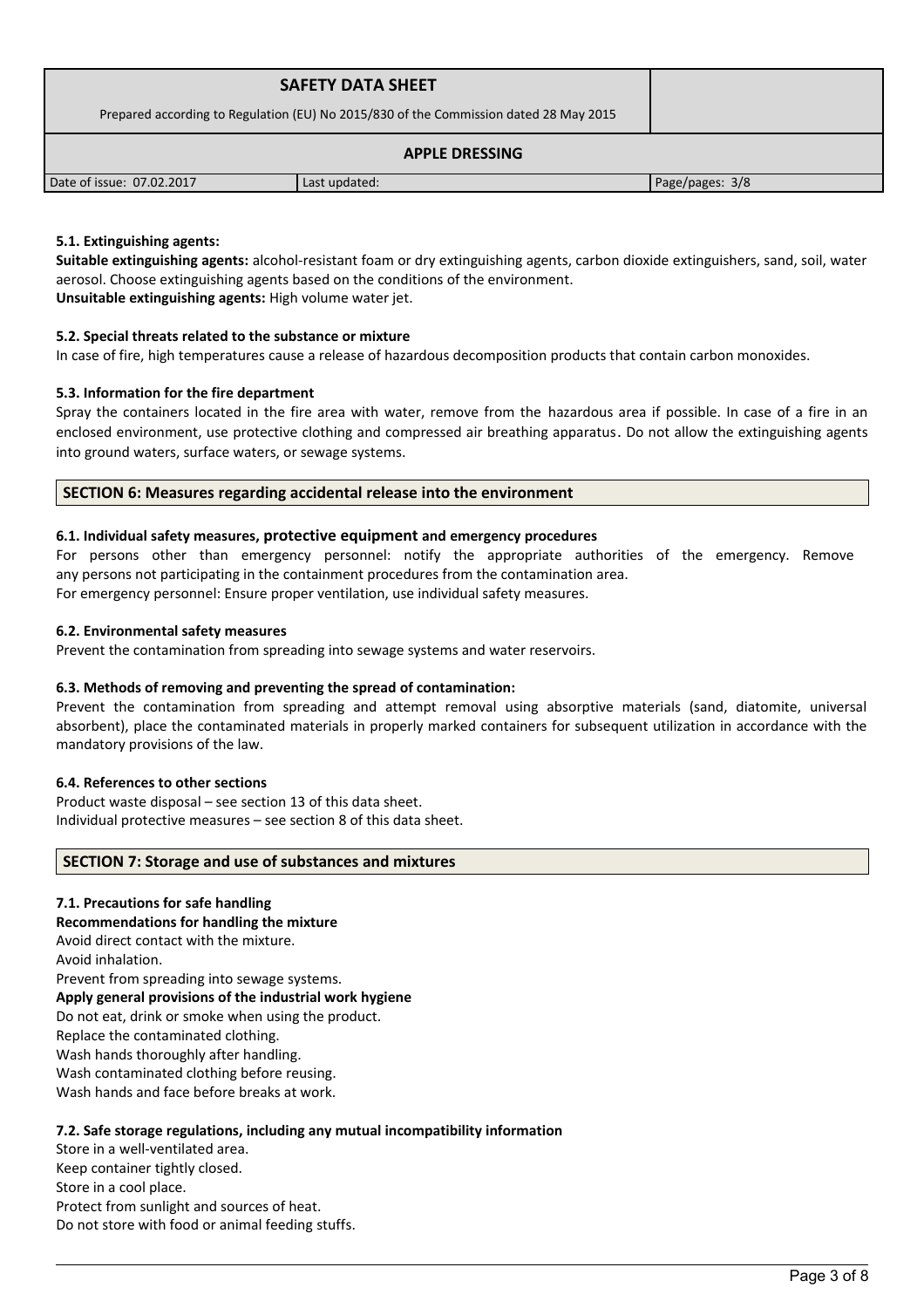| <b>SAFETY DATA SHEET</b><br>Prepared according to Regulation (EU) No 2015/830 of the Commission dated 28 May 2015 |               |                 |
|-------------------------------------------------------------------------------------------------------------------|---------------|-----------------|
| <b>APPLE DRESSING</b>                                                                                             |               |                 |
| Date of issue: 07.02.2017                                                                                         | Last updated: | Page/pages: 4/8 |

Always use containers made of materials analogous to the original ones. Open containers should be handled very carefully so as to prevent spillage. Do not handle until all safety precautions have been read and understood.

### **7.3. Specific end use(s)**

See section 1.2 of this data sheet.

### **SECTION 8: Exposure controls/individual protective measures**

#### **8.1. Control parameters**

#### **The national highest acceptable concentration values in the work environment**

in accordance with the Notice of the Minister of Labor and Social Policy of 6 June 2014 on the highest acceptable concentration and intensity of factors detrimental to health in the work environment (Dz.U. (Journal of Laws) 2014, item 817).

| <b>NAME OF THE SUBSTANCE</b> | ID      | NDS(mg/m3) | <b>NDSCh</b> (mg/m <sup>3</sup> ) | $NDSP$ (mg/m3) |
|------------------------------|---------|------------|-----------------------------------|----------------|
| ---                          | $- - -$ | $- - -$    | $- - -$                           | $- - -$        |

### **8.2. Exposure controls**

**Appropriate technical control measures:** Storage rooms and work stations should be adequately ventilated to keep vapor concentration below the limit value.

| Appropriate technical control measures                                                                                 |
|------------------------------------------------------------------------------------------------------------------------|
| General room ventilation is recommended.                                                                               |
| Individual safety measures                                                                                             |
| Face and eye protection                                                                                                |
| Not required under normal conditions of use.                                                                           |
| Skin protection                                                                                                        |
| <b>Hand protection</b>                                                                                                 |
| Not required under normal conditions of use.                                                                           |
| <b>Body protection</b>                                                                                                 |
| Use protective workwear.                                                                                               |
| The selection of individual protection measures must be made taking into account the concentration and quantity of the |
| hazardous substance occurring in the work environment.                                                                 |
| <b>Respiratory tract protection</b>                                                                                    |
| Not required under normal conditions of use.                                                                           |
| <b>Environment exposure controls</b>                                                                                   |
| Do not discharge into sewage systems or ground waters.                                                                 |
| General safety and hygiene recommendations                                                                             |
| Follow good hygiene practice.                                                                                          |
|                                                                                                                        |
| <b>SECTION 9: Physical and chemical properties</b>                                                                     |

# **9.1. Basic physical and chemical property information**

| Appearance:                              | Under normal conditions: liquid |
|------------------------------------------|---------------------------------|
| Color:                                   | Unspecified                     |
| Odor:                                    | As specified                    |
| <b>Odor threshold:</b>                   | Unspecified                     |
| pH:                                      | Unspecified                     |
| Melting point/freezing point:            | Unspecified                     |
| Initial boiling point and boiling range: | Unspecified                     |
| Flash point:                             | Unspecified                     |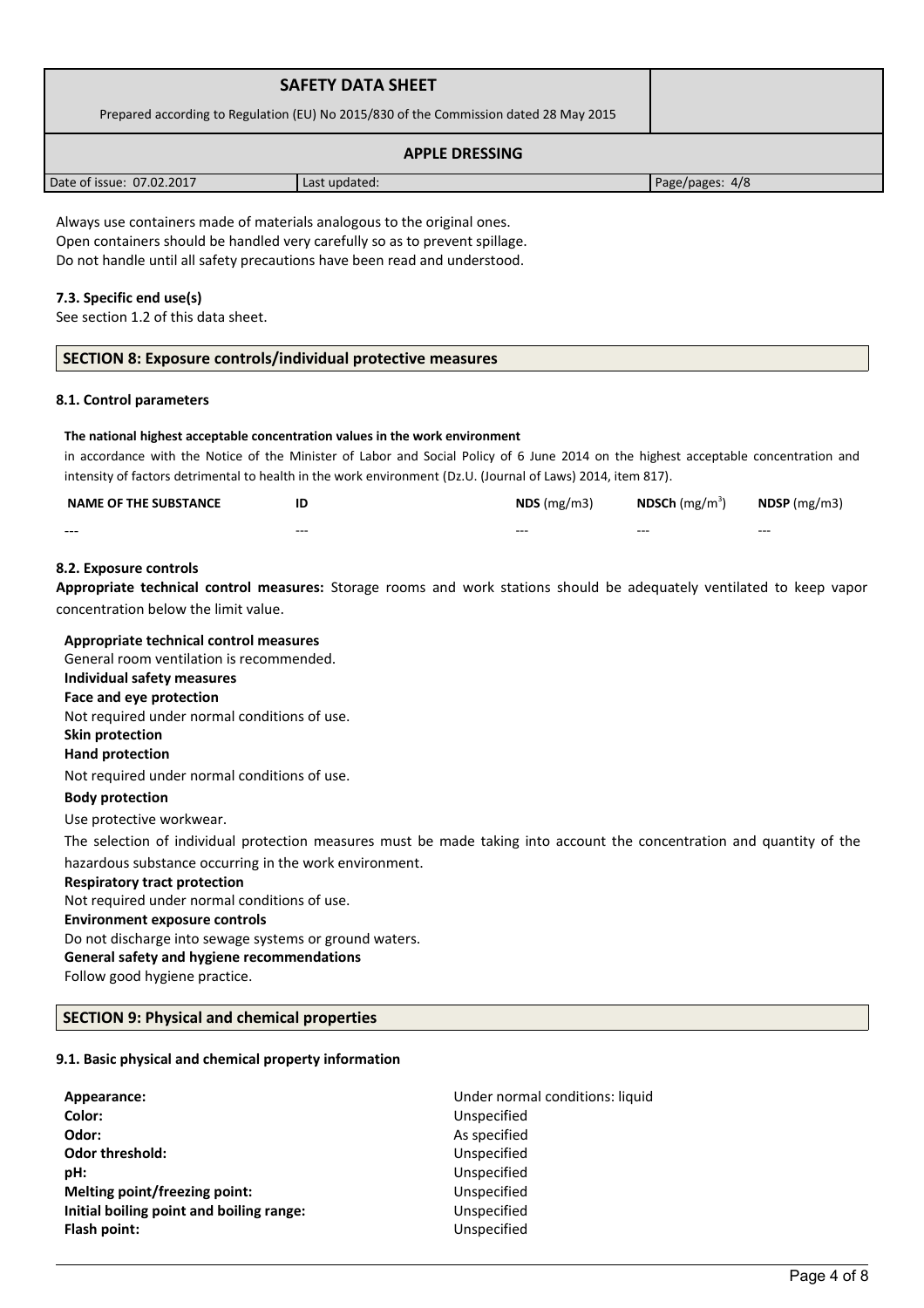|                                                                                       | <b>SAFETY DATA SHEET</b> |                 |
|---------------------------------------------------------------------------------------|--------------------------|-----------------|
| Prepared according to Regulation (EU) No 2015/830 of the Commission dated 28 May 2015 |                          |                 |
| <b>APPLE DRESSING</b>                                                                 |                          |                 |
| Date of issue: 07.02.2017                                                             | Last updated:            | Page/pages: 5/8 |
|                                                                                       |                          |                 |

**Flammability (solid, gas):** Unspecified **Unspecified Unspecified Unspecified Unspecified Soluble in water Unspecified Unspecified Unspecified Viscosity:** Unspecified **Explosive properties:** Not applicable

| Flammability (solid, gas):                    | Unspecified     |
|-----------------------------------------------|-----------------|
| Upper/lower flammability or explosive limits: | Unspecified     |
| Vapor pressure                                | Unspecified     |
| Vapor density:                                | Unspecified     |
| <b>Relative density:</b>                      | Unspecified     |
| Solubility:                                   | Soluble in wate |
| Partition coefficient: n-octanol/water:       | Unspecified     |
| <b>Auto-ignition temperature:</b>             | Unspecified     |
| <b>Decomposition temperature:</b>             | Unspecified     |
| Viscosity:                                    | Unspecified     |
| <b>Explosive properties:</b>                  | Not applicable  |
| <b>Oxidizing properties:</b>                  | Not applicable  |

#### **9.2. Additional information**

No additional analysis results.

#### **SECTION 10: Stability and reactivity**

#### **10.1. Reactivity**

The mixture is chemically stable under normal conditions.

#### **10.2. Chemical stability**

The product is stable when properly used, stored and transported.

### **10.3. Potential for hazardous reactions**

No data

#### **10.4. Conditions to avoid**

Avoid high temperatures, direct sunlight, hot surfaces and open fire.

#### **10.5. Incompatible materials**

No data

#### **10.6. Hazardous decomposition products**

Do not occur when used in accordance with its purpose.

#### **SECTION 11: Toxicological information**

#### **11.1. Information regarding toxicological effects**

#### **Acute toxicity**

Based on available data, the classification criteria are not met. Isotridecanol, ethoxylated LD50 (rat, oral) 1140 mg/kg **Skin corrosion/irritation** Based on available data, the classification criteria are not met. **Serious eye injury/irritation** Based on available data, the classification criteria are not met. **Allergenic influence on respiratory tract or skin** Based on available data, the classification criteria are not met. **Mutagenic influence on reproductive cells** Based on available data, the classification criteria are not met. **Carcinogenicity** Based on available data, the classification criteria are not met.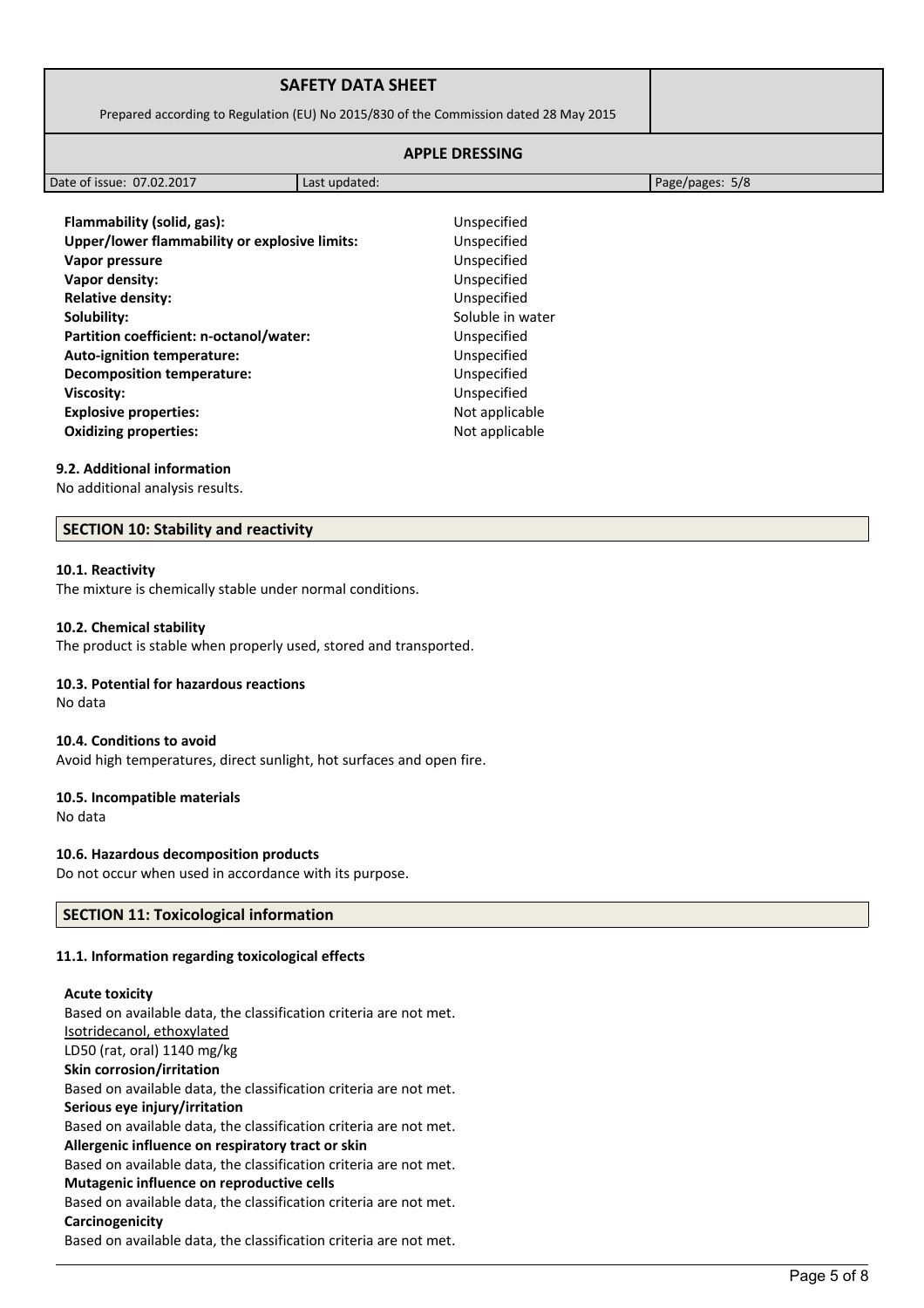|                                                                                       | <b>SAFETY DATA SHEET</b> |                 |
|---------------------------------------------------------------------------------------|--------------------------|-----------------|
| Prepared according to Regulation (EU) No 2015/830 of the Commission dated 28 May 2015 |                          |                 |
| <b>APPLE DRESSING</b>                                                                 |                          |                 |
| Date of issue: 07.02.2017                                                             | Last updated:            | Page/pages: 6/8 |

#### **Harmful influence on reproductive organs**

Based on available data, the classification criteria are not met.

**Toxic influence on target organs – single exposure**

Based on available data, the classification criteria are not met.

**Toxic influence on target organs – repeated exposure**

Based on available data, the classification criteria are not met.

#### **Hazard caused by aspiration**

Based on available data, the classification criteria are not met.

### **SECTION 12: Environmental information**

### **12.1. Toxicity**

No data

#### **12.2. Durability and dissolution potential**

The surfactants contained in the product comply with the biodegradability criteria as laid down in Regulation (EC) 648/2004 on detergents.

### **12.3. Bioaccumulation capacity** No data

**12.4. Soil mobility** No data

### **12.5. Results of PBT and vPvB properties evaluation** No data

### **12.6. Other harmful effects** No data

### **SECTION 13: Waste disposal**

#### **13.1. Waste disposal methods**

Empty containers should be transported to an authorized company in order to be reprocessed or recycled.

Do not store with municipal waste.

Do not discharge into sewage systems, surface waters or wastewater.

### **Waste code**

Act of 14 December 2012 on waste (Dz.U. (Journal of Laws) 2013, item 21).

Regulation of the Minister of Environment of 9 September 2014 on the waste catalogue (Dz.U. (Journal of Laws) 2014, item 1923).

The waste code must be assigned individually at the location where the waste is produced, depending on the industry in which it is used.

|  | <b>SECTION 14: Transport information</b> |
|--|------------------------------------------|
|--|------------------------------------------|

|       |                               | <b>ADR/RID</b> | <b>IMGD</b> | <b>IATA</b> |
|-------|-------------------------------|----------------|-------------|-------------|
| 14.1. | UN number                     | $--$           | $- - -$     | $---$       |
|       | 14.2. UN proper shipping name |                | $---$       |             |
| 14.3. | Transport hazard class(es)    | $--$           | $---$       | $---$       |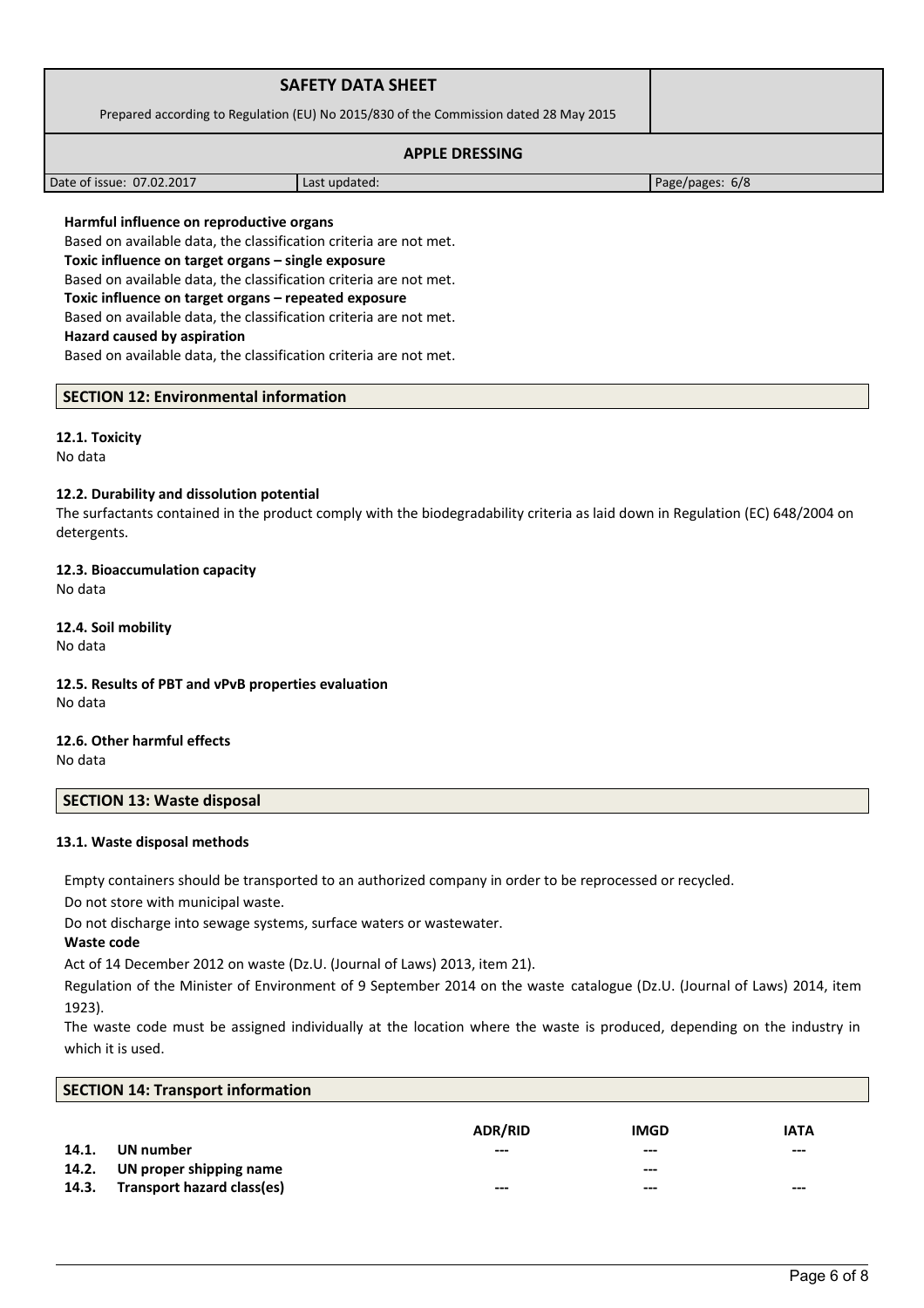| <b>SAFETY DATA SHEET</b><br>Prepared according to Regulation (EU) No 2015/830 of the Commission dated 28 May 2015 |                                                                                    |               |                |                 |  |  |  |
|-------------------------------------------------------------------------------------------------------------------|------------------------------------------------------------------------------------|---------------|----------------|-----------------|--|--|--|
| <b>APPLE DRESSING</b>                                                                                             |                                                                                    |               |                |                 |  |  |  |
|                                                                                                                   | Date of issue: 07.02.2017                                                          | Last updated: |                | Page/pages: 7/8 |  |  |  |
|                                                                                                                   | Warning sticker No.                                                                |               | ---            |                 |  |  |  |
| 14.4.<br>14.5.<br>14.6.                                                                                           | <b>Packing group</b><br>Threat to the environment<br>Special precautions for users |               | ---<br>---     | Not applicable  |  |  |  |
| Bulk transport in accordance with the MARPOL<br>14.7.<br>convention appendix II and the IBC code                  |                                                                                    |               | Not applicable |                 |  |  |  |

### **SECTION 15: Legal information**

# **15.1. Provisions of the law regarding safety and protection of the environment in relation to the substance or mixture This safety data sheet has been drawn up based on the following legal acts:**

- 1. Regulation (EC) No 1907/2006 of the European Parliament and of the Council of 18 December 2006 concerning the Registration, Evaluation, Authorization and Restriction of Chemicals (REACH), establishing a European Chemicals Agency, amending Directive 1999/45/EC and repealing Council Regulation (EEC) No 793/93 and Commission Regulation (EC) No 1488/94 as well as Council Directive 76/769/EEC and Commission Directives 91/155/EEC, 93/67/EEC, 93/105/EC and 2000/21/EC.
- 2. Regulation (EC) No 1272/2008 of the European Parliament and of the Council of 16 December 2008 on classification, labeling and packaging of substances and mixtures, amending and repealing Directives 67/548/EEC and 1999/45/EC, and amending Regulation (EC) No 1907/2006. [ATP1, ATP2, ATP3, ATP4, ATP5, ATP6]
- 3. Commission Regulation (EU) 2015/830 of 28 May 2015 amending Regulation (EC) No 1907/2006 of the European Parliament and of the Council on the Registration, Evaluation, Authorization and Restriction of Chemicals (REACH) as corrected (replaces Regulation EC No 453/2015)
- 4. Act of 25 February 2011 on chemical substances and their compounds (DZ.U. (Journal of Laws) No 63, item 322 with amendments).
- 5. Regulation of the Minister of Labor and Social Policy of 6 June 2014 on maximum permissible concentration and intensity of agents harmful to health in the work environment (Dz.U. (Journal of Laws) item 817).
- 6. Act of 14 December 2012 on waste (Dz.U. (Journal of Laws) 2013, item 21).
- 7. Regulation of the Minister of Environment of 9 September 2014 on the waste catalogue (Dz.U. (Journal of Laws) 2014, item 1923).
- 8. Classification of dangerous goods according to the European Agreement concerning the International Carriage of Dangerous Goods by Road (ADR).
- 9. Regulation of the Minister of Labor and Social Policy of 26 September 1997 on general provisions of occupational safety and health (Dz.U. (Journal of Laws) 2003 No 169, item 1650 with amendments).
- 10. Regulation of the Minister of Health of 30 December 2004 on occupational health and safety related to the presence of chemical agents in the workplace (Dz.U. (Journal of Laws) 2005 No 11, item 86 with amendments). Regulation of the Minister of Economy of 21 December 2005 on essential requirements for personal protection (Dz.U.

### **15.2. Chemical safety evaluation**

No chemical safety evaluation for the mixture.

(Journal of Laws) No 259, item 2173).

### **SECTION 16: Additional information**

List of hazard statements from section: 3 **H302** Harmful if swallowed **H318** Causes serious eye damage

**CAS** (Chemical Abstracts Service)